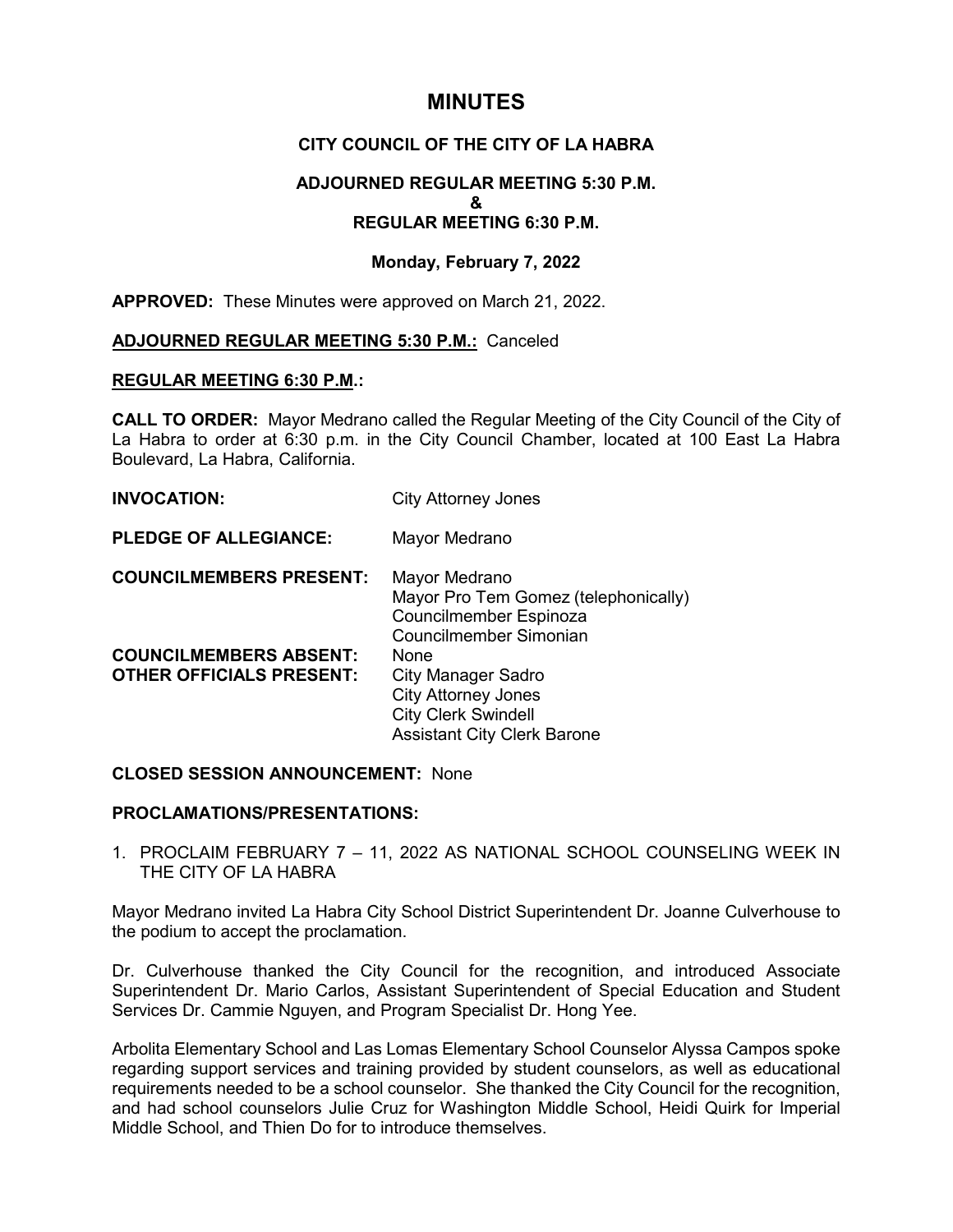Councilmember Espinoza spoke regarding the valuable services provided by the student counselors. She thanked them for their services.

Mayor Pro Tem Gomez recognized Arbolita Elementary School and Las Lomas Elementary School Counselor Alyssa Campos and all of the student counselors for their services and positive impacts on the community.

Mayor Medrano concurred with comments made by Mayor Pro Tem Gomez. He thanked Dr. Culverhouse and all of the student counselors their hard work and services.

#### **PUBLIC COMMENTS:** None

#### **CONSENT CALENDAR:**

Moved by Councilmember Simonian seconded, by Councilmember Espinoza, and CARRIED UNANIMOUSLY (4-0) TO APPROVE CONSENT CALENDAR ITEMS 1 THROUGH 10.

Said motion CARRIED by the following roll call vote:

AYES: Mayor Medrano, Mayor Pro Tem Gomez, Councilmember Espinoza, Councilmember Simonian NOES: NONE ABSTAIN: NONE ABSENT: NONE

- 1. PROCEDURAL WAIVER: Waive reading in full of resolutions and ordinances and approval and adoption of same by reading title only.
- 2. APPROVE CITY COUNCIL OF THE CITY OF LA HABRA MEETING MINUTES

That the City Council approve City Council of the City of La Habra Meeting Minutes of:

- December 6, 2021
- December 20, 2021
- January 10, 2022
- January 18, 2022
- 3. RECEIVE AND FILE THE PLANNING COMMISSION OF THE CITY OF LA HABRA MEETING MINUTES

That the City Council receive and file the Planning Commission of the City of La Habra Meeting Minutes of:

- October 25, 2021
- November 8, 2021
- December 13, 2021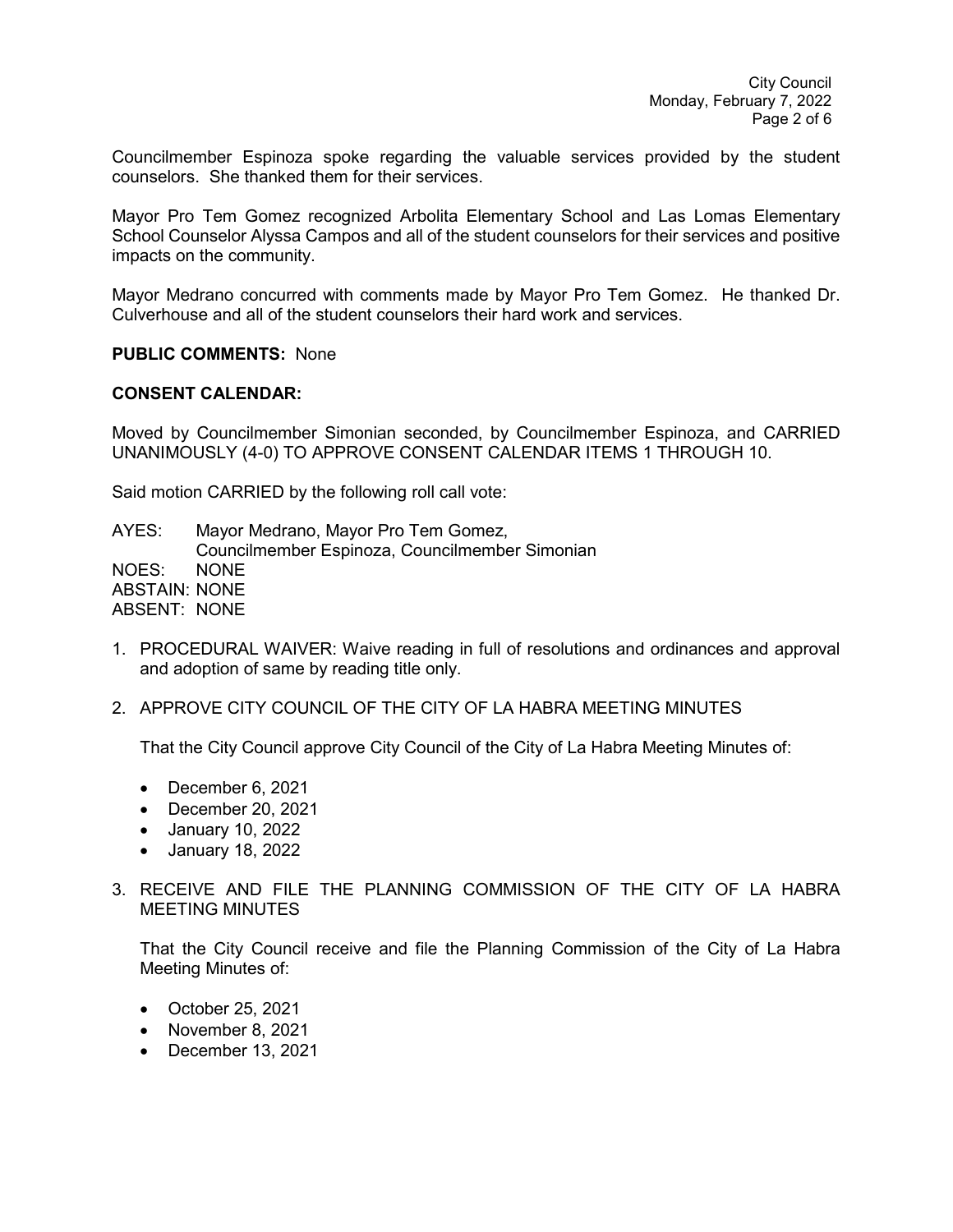4. APPROVE DENIAL OF LIABILITY CLAIM OF PEDRO FAVELA

That the City Council deny the claim of Pedro Favela in order to set a definite six-month Statute of Limitations date.

5. APPROVE DENIAL OF LIABILITY CLAIM OF JOSE GONZALEZ

That the City Council deny the claim of Mr. Jose Gonzalez in order to set a definite six-month Statute of Limitations date.

6. APPROVE DENIAL OF LIABILITY CLAIM OF KWANG KIM

That the City Council deny the claim of Kwang Kim in order to set a definite six-month Statute of Limitations date.

7. APPROVE DENIAL OF LIABILITY CLAIM FOR ALEJANDRO AND PATRICIA TINOCO

That the City Council deny the claim of Alejandro and Patricia Tinoco in order to set a definite six-month Statute of Limitations date.

8. APPROVE THE REAFFIRMATION OF THE LOCAL EMERGENCY DECLARATION DUE TO THE COVID-19 PANDEMIC

That the City Council:

- A. Receive this report; and
- B. APPROVE AND ADOPT **RESOLUTION NO. 6045** ENTITLED: A RESOLUTION OF THE CITY COUNCIL OF THE CITY OF LA HABRA, CALIFORNIA, REAFFIRMING RESOLUTION NO. 5934 WHICH RATIFIED THE DIRECTOR OF EMERGENCY SERVICES' DECLARATION OF THE EXISTENCE OF A LOCAL EMERGENCY.
- 9. APPROVE TO ADOPT A RESOLUTION REAFFIRMING THE REQUIRED FINDINGS TO CONTINUE TO ALLOW REMOTE CITY COUNCIL MEETINGS AS REQUIRED BY AB 361

That the City Council

- A. Receive this report; and
- B. APPROVE AND ADOPT **RESOLUTION NO. 6046** ENTITLED: A RESOLUTION OF THE CITY COUNCIL OF THE CITY OF LA HABRA, CALIFORNIA, MAKING THE LEGALLY REQUIRED FINDINGS TO CONTINUE TO AUTHORIZE THE CONDUCT OF REMOTE "TELEPHONIC" MEETINGS DURING THE STATE OF EMERGENCY.
- 10. WARRANTS: APPROVE NOS. 00132927 THROUGH 00133197 TOTALING \$2,497,860.76 AND APPROVE WIRE TRANSFER DATED 01/25/2022, TOTALING \$750,000.00

Approve Nos. 00132927 through 00133197 totaling \$2,497,860.76; and approve Wire Transfer dated January 25, 2022, totaling \$750,000.00.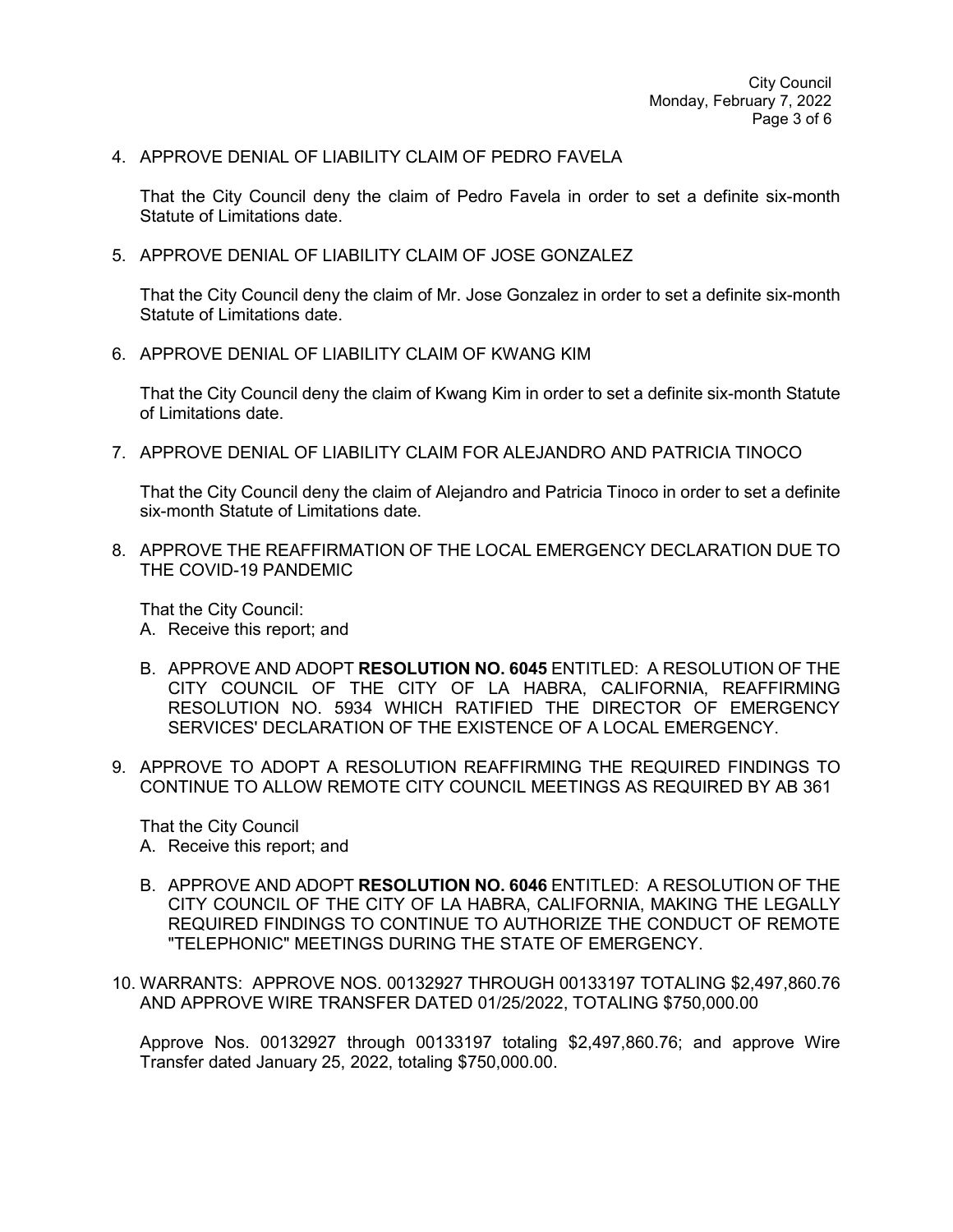## **CONSENT CALENDAR ITEMS REMOVED FOR SEPARATE DISCUSSION:** None

## **PUBLIC HEARINGS:**

1. DULY NOTICED PUBLIC HEARING TO CONSIDER ADOPTION OF A RESOLUTION AMENDING THE MASTER SCHEDULE OF FEES PERTAINING TO REFUSE COLLECTION **FEES** 

Public Works Management Analyst Henderson presented the staff report. He noted that the City of La Habra had already approved ordinances in 2019 and 2021 regarding the mandatory organic waste program.

City Manager Sadro spoke regarding implementation of the bulky item program enhancement in an effort to deter dumping of large items.

City Council discussion included: process for bulky item pickup; further clarification of the route inspections mandated by SB 1383 with a focus on education; confirmation of the availability of a public service education video and that links to the videos will be placed on the city website for the public; assurance that ample community education and social media outreach would be provided by the City and CR&R; and clarification that all residents could have four bulky item picks-up per year.

Mayor Medrano opened the public hearing at 6:55 p.m. There was no public testimony so the public hearing was closed.

Moved by Councilmember Simonian, Seconded by Councilmember Espinoza, AND CARRIED (4-0) THAT THE CITY COUNCIL APPROVE AND ADOPT **RESOLUTION NO. 6047** ENTITLED: A RESOLUTION OF THE CITY COUNCIL OF THE CITY OF LA HABRA, CALIFORNIA, AMENDING THE MASTER SCHEDULE OF FEES PERTAINING TO REGULATED REFUSE COLLECTION FEES CHARGED BY CR&R TO ITS CUSTOMERS.

Said motion CARRIED by the following roll call vote:

AYES: Mayor Medrano, Mayor Pro Tem Gomez, Councilmember Espinoza, Councilmember Simonian NOES: NONE ABSTAIN: NONE ABSENT: NONE

## **CONSIDERATION ITEMS:**

1. APPROVE AMENDMENT NO. 2 TO THE FRANCHISE AGREEMENT FOR INTEGRATED SOLID WASTE MANAGEMENT SERVICES WITH CR&R, INCORPORATED FOR RESIDENTIAL, COMMERCIAL, AND INDUSTRIAL SOLID WASTE COLLECTION

Management Analyst Henderson presented the staff report.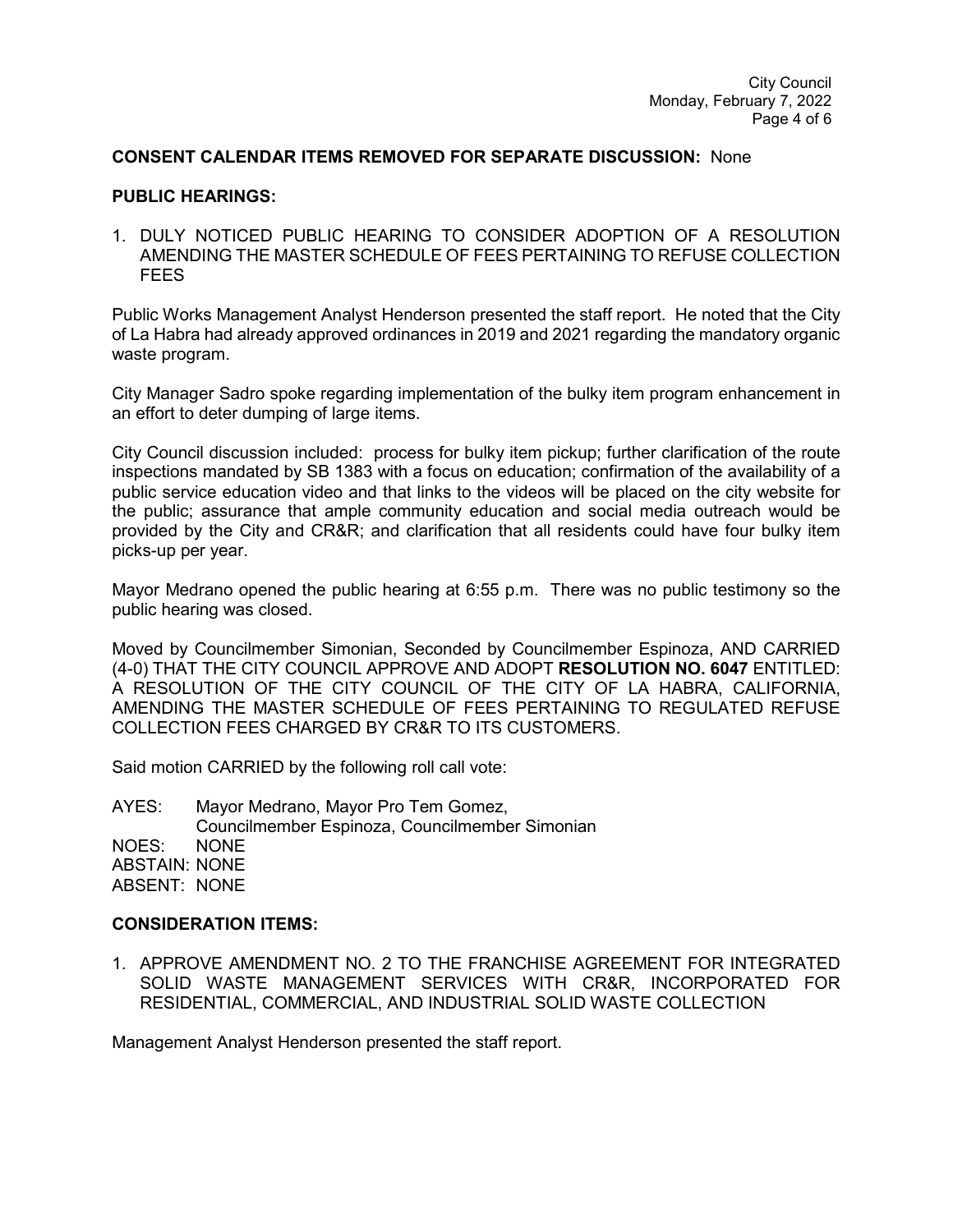CR&R Regional Vice President Chrystal Denning spoke regarding service delivery issues associated with the COVID-19 pandemic, and assured those issues were being addressed and managed.

Mayor Medrano invited the public to testify at 7:01 p.m.

Richard P. Slattery, La Habra resident and Villa Norte Homeowners' Association representative, wished Mayor Pro Tem Gomez a speedy recovery and spoke in opposition to this item. Mayor Pro Tem Gomez requested that CR&R Regional Vice President Chrystal Denning speak with Mr. Slattery at the conclusion of this item.

Mayor Medrano closed public testimony at 7:05 p.m.

Moved by Councilmember Espinoza, Seconded by Councilmember Simonian, AND CARRIED (4-0) THAT THE CITY COUNCIL APPROVE AND AUTHORIZE THE CITY MANAGER TO EXECUTE AMENDMENT NO. 2 TO THE FRANCHISE AGREEMENT FOR INTEGRATED SOLID WASTE MANAGEMENT SERVICES WITH CR&R, INCORPORATED FOR RESIDENTIAL, COMMERCIAL, AND INDUSTRIAL SOLID WASTE COLLECTION.

Said motion CARRIED by the following roll call vote:

AYES: Mayor Medrano, Mayor Pro Tem Gomez, Councilmember Espinoza, Councilmember Simonian NOES: NONE ABSTAIN: NONE ABSENT: NONE

Councilmember Simonian noted the negative impacts that the COVID-19 pandemic has had on waste haulers statewide.

## **MAYOR'S COMMUNITY CALENDAR:**

Mayor Medrano made the following announcements:

- La Habra City Council Special Meeting on Thursday, February 10, 2022, 6:00 p.m., to interview applicants to fill the vacant City Council seat.
- La Habra Vaccination and Booster Clinic at the La Habra Community Center, Monday, Wednesday, and Friday, 9:00 a.m. to 4:00 p.m. by appointment only.
- COVID Testing at the La Habra Community Center, Monday through Friday, 7:00 a.m. to 7:00 p.m. by appointment only.
- Free At-Home COVID-19 Test Kits available to every home in the United States.
- Free N95 Masks available at pharmacies across the country.
- La Habra Children's Museum Winter Hours, January 4, 2022 through March 18, 2022, are Tuesday through Friday 10:00 a.m. to 2:00 p.m.; early entrance for members at 9:00 a.m.; Saturdays 10:00 a.m. to 5:00 p.m.; and Sundays 1:00 p.m. to 5:00 p.m. and closed on Mondays and major holidays.
- La Habra Races to be held on Saturday, March 12, 2022, at the La Habra Marketplace.